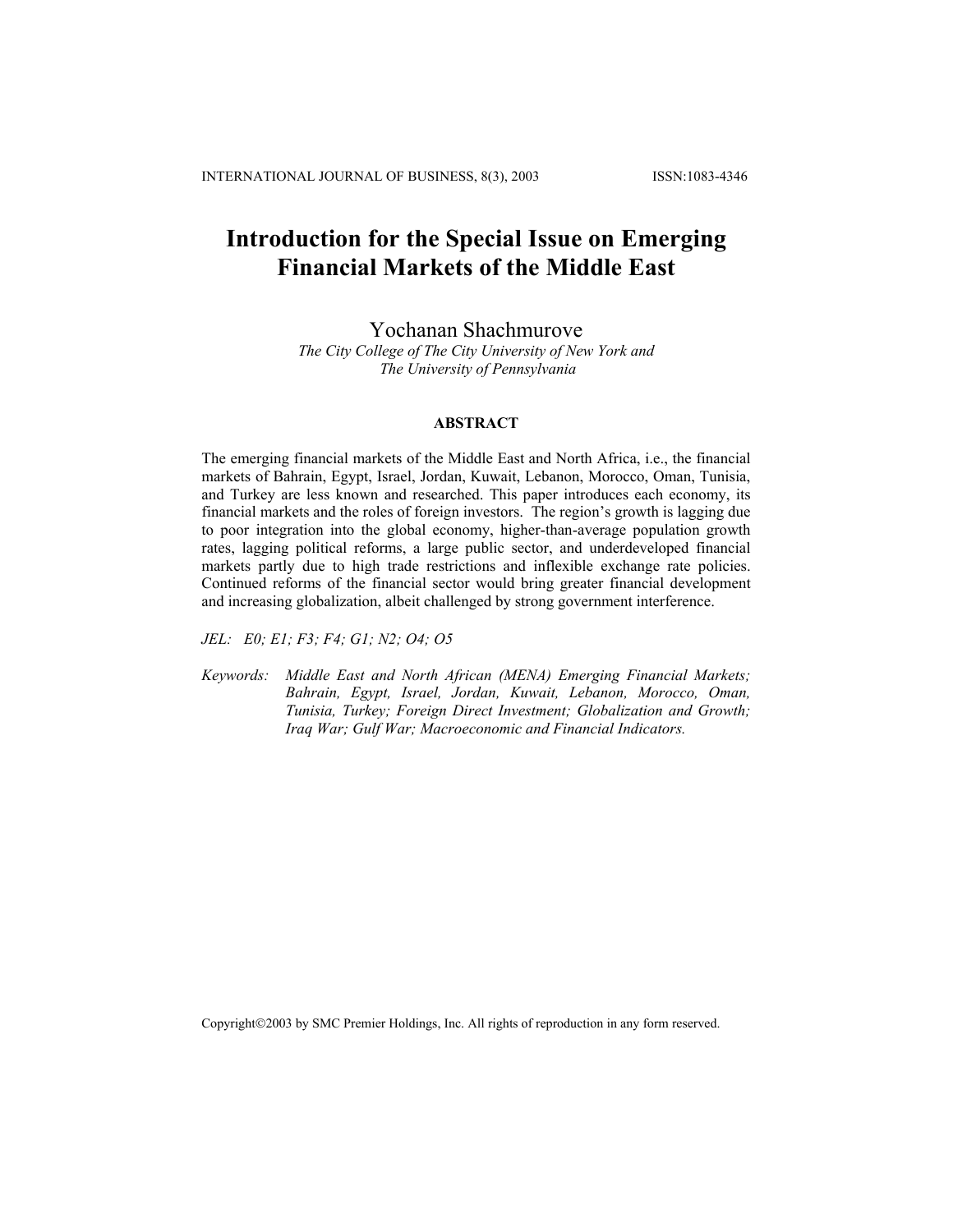# **I. INTRODUCTION**

The looming threat of a war in Iraq had finally become a reality on March 20, 2003. While this threat caused continuous uncertainty and a negative impact on the global market, it also undermined Middle East and North African (MENA) stock markets and brought the region's economies to a standstill. Although the commencement of the war eliminated the ambiguity that had dominated the markets in the previous months (causing crude oil prices to surge above \$33 a barrel, pushing stock market indices and consumer confidence even lower), the developing MENA region is still confronting the challenges of spurring recovery and initiating structural reforms. While the military conflict may have had a compounding impact on foreign direct investment and other foreign-based income, the root of the problem precedes the war, going back to the political regimes and economic policies that dominate the region. Even while the region's oil production remains the most important factor in MENA's economies, the topics of most interest for this issue are the emerging markets in the area that present potential opportunities for global investment. As a consequence of constant political friction and tight political controls, foreign investment remains minimal. Yet, this is necessary to assure the region's economic development.

The question one naturally asks is: why are MENA countries lagging behind growth and globalization? Some of the factors include poor integration into the global economy, higher-than-average population growth rates outpacing employment rates, lagging political reforms, a large public sector, and underdeveloped financial markets partly due to high trade restrictions and inflexible exchange rate policies. Continued reforms of the financial sector would bring greater financial development and increasing globalization, albeit challenged by strong government interference.

Upon initiating this special issue about two years ago, there was high potential and expectation for future growth. However, the sluggishness in the world economy and the increasingly hostile situation in the Middle East have reversed most economic forecasts and caused the regional markets to loom in a state of uncertainty. The process of globalization has created important interdependence between international markets, businesses, and nations. The countries surrounding Iraq are faced with greater risk and the impact of the outcome is of even more immediate concern. A regime change in Iraq would lead to a significant adjustment in trading partners and their economies while at the same time, possibly opening up lucrative opportunities for Western nations. The economies that are particularly of interest for this special issue of the journal are those of Bahrain, Egypt, Israel, Jordan, Kuwait, Lebanon, Morocco, Oman, Tunisia, and Turkey. Since these newly emerging financial markets are less known and researched, the next section of the introduction presents a brief summary of each economy with a particular emphasis on its financial markets and the specific roles and interests of foreign investors. To gain a better understanding of the current financial state and future potential development, each country's economic background and development are introduced. Next, studies relating to the MENA region that are presented in this issue are summarized. These papers are by Tzachi Zach; BenZion, Klein, Shachmurove, and Yagil; Girard, Omran, and Zaher; Muradoglu, Zaman, and Orhan; Hadi Hassan; Hakim and Neaime; and Mohammed Omran. Through the papers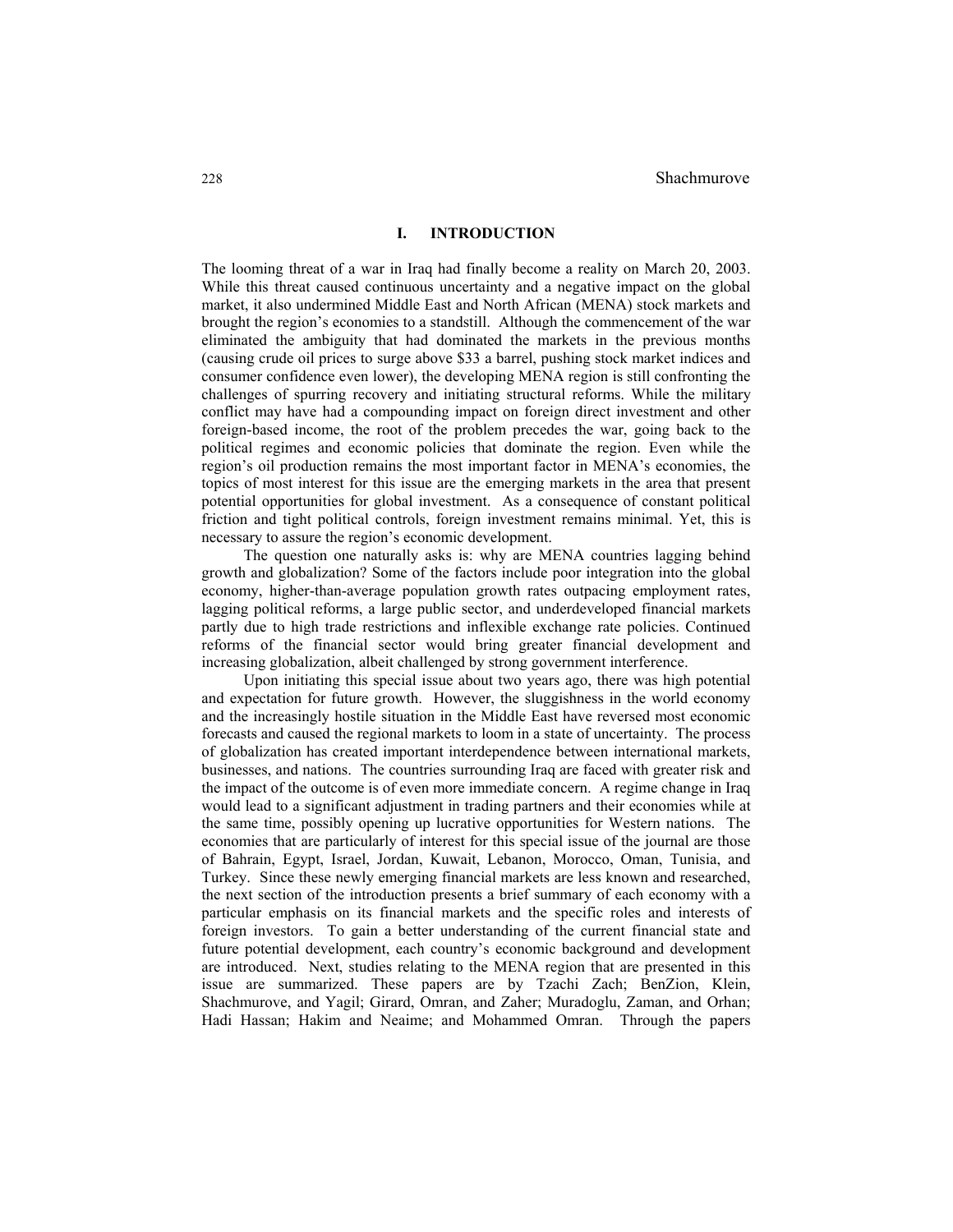included in this issue, it is hoped that new possibilities will arise for further research of the area.

# **II. AN INTRODUCTION TO MIDDLE EAST AND NORTH AFRICAN COUNTRIES AND THEIR FINANCIAL MARKETS**

This section introduces the major Middle Eastern and Northern Africa economies and their financial markets. In order to facilitate further referencing to these markets, each country is presented alphabetically.

#### **A. Bahrain**

Bahrain's heavy regional dependence on trade and its central location among Persian Gulf countries have a direct impact on its economic condition given any changes in oil prices or political stability. With the approval of the National Action Charter in February 2001, the new amir introduced economic and political reforms aimed at achieving sustained growth, economic diversification, and making Bahrain a regional banking and financial center. The development of information technology infrastructure and privatization of the economy and service sectors will be of particular importance in the process. The Bahrain Stock Exchange (BSE) is one of a number of developing stock markets in the region concentrating on diversifying the range of securities listed to develop the region's capital markets. There is no taxation system on foreign investors. Resolution NO. 1 of 1999 permits non-Bahrainis to own and trade in Bahraini jointstock companies' shares. The citizens of Gulf Co-operation Council (GCC), i.e., those of Bahrain, Kuwait, Oman, Qatar, Saudi Arabia, and the United Arab Emirates, are allowed to own up to 100% of these shares. However, other foreign investors are limited to only 49%, limiting the attractiveness to foreign entrepreneurs.<sup>1</sup>

The BSE reported a modest performance in 2002, rising by 3.41% after falling by 2.45% in 2001. It started 2002 on a positive note, but faltering optimism about 2001 dividends and periodic profit-taking caused losses to fall to as low as 4% in the second week of October. BSE recovered in the last two months of the year on strong thirdquarter corporate results, higher oil prices, and a surge in U.S. stocks. While the impact of the decline in tourism is expected to be minimal compared to other MENA nations, the bond issues by the government has helped broaden the region's investor base and allow for greater market confidence.

## **B. Egypt**

Since implementing a wide-ranging macroeconomic stabilization and structural reform program in 1991, Egypt has been undergoing economic development targeted at increasing the growth rate of its economy, with a main focus on creating a more efficient stock market. Following the International Monetary Fund's (IMF) advice, Egypt managed to improve its macroeconomic performance by implementing structural changes, such as privatization and legislation that prompted increased foreign investment. In recent years, its excessive spending on national infrastructure has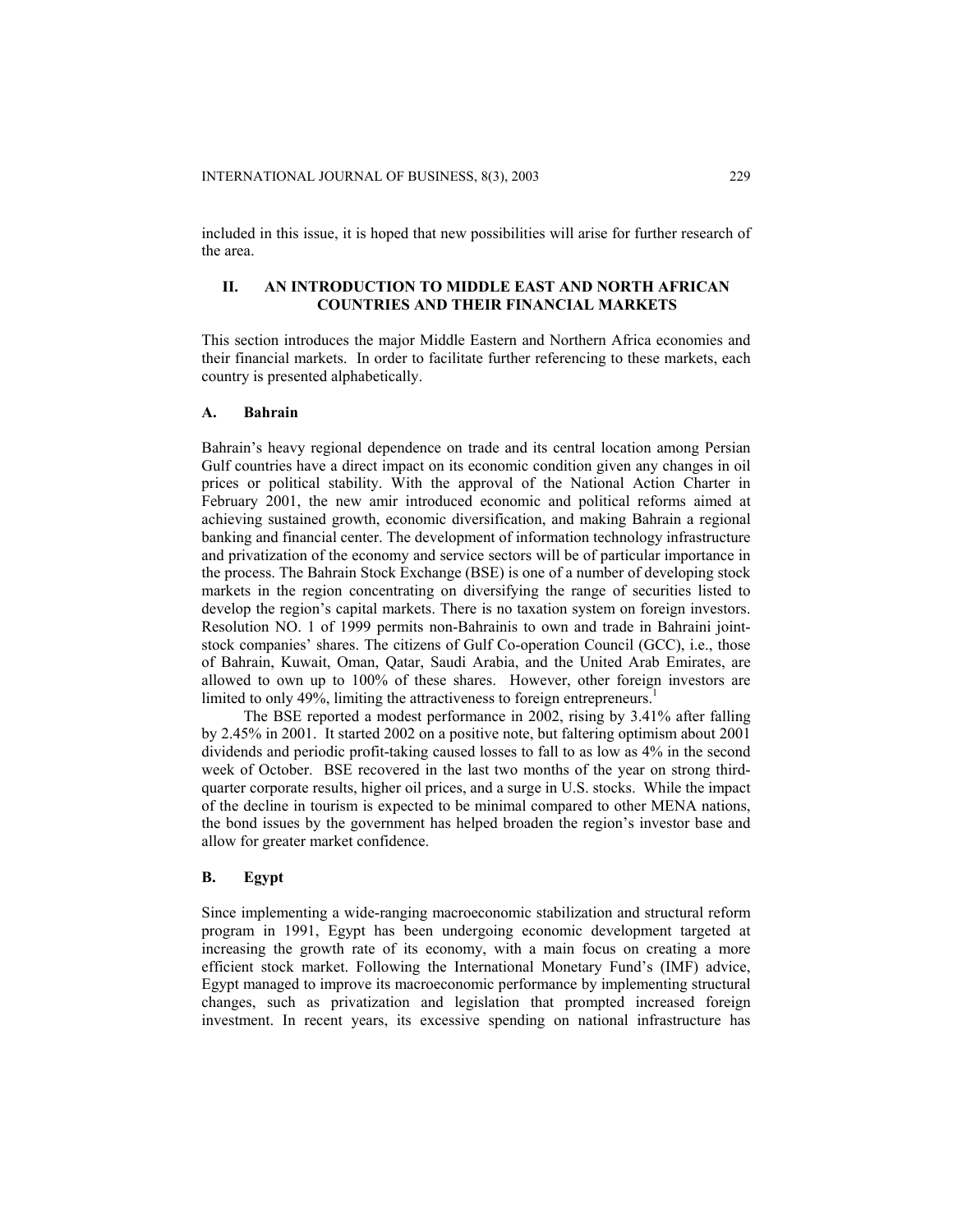exacerbated its budget deficit. The events of September 11, 2001, decline in tourism, and other economic strains have caused the devaluation of the Egyptian pound and a change to a floating regime at the end of January. The industry forecasts that due to the war on Iraq, lost revenues to tourism will be at least \$1.7 billion, and with a possible lifting of sanctions on Iraq, exports to the region may plummet, as new economic Iraqi interests would replace its previous political ties with its trading partners.<sup>2</sup>

The Egyptian stock market is made up of two exchanges, located in Cairo and Alexandria, which are governed by the same board of directors and have the same trading, clearing, and settlement systems. As of December 2000, the Cairo and Alexandria Stock Exchanges were made up of 1,076 companies, making it the largest market in North Africa, a direct result of removing limits on foreign investment. It holds no foreign investment ceiling and does not withhold taxes on interest or dividends from foreign investors. There is also free entry and exit in the market allowing for greater investor opportunities. In 1999, the Egyptian Index reflected some progress in government privatization and increased foreign investment. More recently, the efforts to affect economic reforms and enhance trading in the stock market were outweighed by unfavorable regional political developments. This was mainly due to the weak economy, recurrent pressures on the Egyptian pound, and mixed corporate results that exacerbated investors' confidence in the market. The Index ended 2002 up a mere 3.5% following substantial losses of  $38\%$  in  $2001$ .<sup>3</sup>

## **C. Israel**

Israel's market economy is technologically advanced with substantial government participation. Despite limited natural resources, Israel has developed intensively its agricultural and industrial sectors over the past 20 years and is largely self-sufficient in food production, except for grains. Large transfer payments from abroad and foreign loans enable Israel to cover its current account deficit. The influx of Jewish immigrants during the period 1989-99 from the former USSR along with the opening of new markets at the end of the Cold War stimulated Israel's economy in the early 1990s. However, in 1996, the government imposed tighter fiscal and monetary policies resulting in more moderate growth. Despite strong growth in 2000 with 6.4%, the outbreak of the Palestinian uprising in late September 2000 along with declines in the high-technology and tourist sectors led to a 0.6% drop in 2001 GDP and another 1% drop in 2002. As the United States declared war on terror following September 11, foreign direct investment endured a substantial decline in 2001 and 2002, generating an aversion to investments that carried a relatively high perception of risk.<sup>4</sup>

Israel has been one of the central economic influences in the Middle East region. Regular trading in securities in Israel started in 1935 before Israel became an official state. In 1953, the Tel-Aviv Stock Exchange Ltd (TASE) was incorporated as a public company. Futures and derivatives began to be traded in 1993. TASE consists of three main indices: General Share Index, TA-100 Index, and TA-25 Index. Dividends incur a 25% taxation burden, which is lower for investors of those countries that have tax treaties with Israel. Foreign investors are able to purchase any listed security or mutual fund through an account in a local bank under the foreign investor's name, with the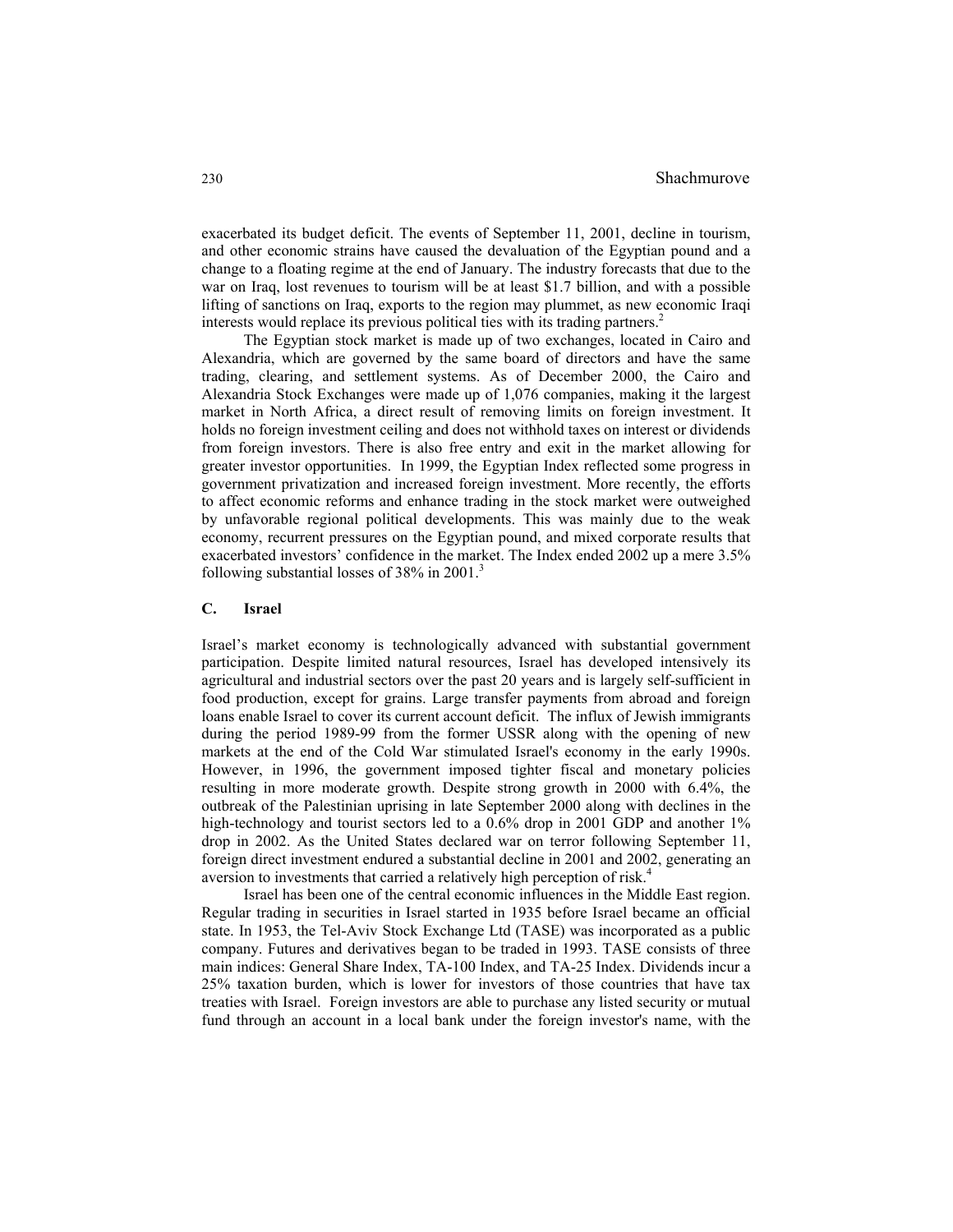bank being the authorized dealer. Dividends and gains on investments made in foreign currency through an authorized dealer may be realized in foreign currency at prevailing exchange rates. TASE continued to climb at the end of March 2003 as hopes of a quick war dominated market sentiment.<sup>5</sup>

### **D. Jordan**

In Jordan, the main stock market is the Amman Stock Exchange (ASE), renamed from the Amman Financial Market that was originally established in 1976. In 1999, as King Abdallah assumed his throne, a comprehensive reform of the capital market was introduced as part of a broader economic long-term effort to improve living standards. Under IMF watch, Jordan has been practicing a more careful monetary policy and implementing changes toward privatization, including liberalizing trade regime to improve productivity and foreign investment. The ASE Index ended 2002 down by 1.56% after recording a 29.8% gain in 2001. After reaching a high in July, the gains were eroded with an escalating strife in the Palestinian territories and the looming U.S. attack on Iraq. Nevertheless, the market experienced a 42% rise in the value of traded shares to 1.34 billion U.S. dollars in 2002, its highest since 1993. Market capitalization also rose by 14% following the initial public offering (IPO) of Jordan Telecom. 6 Similarly to Egypt, Jordan faced a decline in tourism and exports as the war on Iraq affected its regional neighbors.

#### **E. Kuwait**

As a small, rich, and relatively open economy, Kuwait plays an important role in the world's oil prices. Encompassing about 10% of the world's crude oil reserves, which consist of 94 billion barrels, the petroleum industry accounts for nearly half of Kuwait's GDP, 90% of export revenues, and 75% of government income. Higher oil prices put the fiscal year 1999/2000 budget into a 2 billion U.S. dollar surplus. The 2000/2001 budget covered only nine months because of a change in the fiscal year. Kuwait has the most to gain from the war. Although it may have to forego collecting tens of billions of dollars in Iraqi debt and war reparations, the compensation will come from greater security and a revived Iraqi market to support the country's private sector.<sup>7</sup>

The Kuwait Stock Exchange (KSE) was first established in 1984. However all trading operations were suspended when Iraq invaded Kuwait on August 2, 1990. The KSE recommenced trading in September 1992. Its main index, the Kuwait Stock Exchange Index comprises all listed companies. Only nationals of the GCC countries may trade directly in listed stocks. Others may participate indirectly through two listed mutual funds. In 2002, the KSE finished as a top performer among the Gulf region bourses, with gains totaling 39% compared to 26.8% gains in 2001. The reasons for these gains were the higher liquidity from lower interest rates, firm oil prices, an improved fiscal stance, better economic performance, and better-than-expected corporate results.<sup>8</sup> Although the KSE closed trading with the launch of war, it has quickly gained record highs after reopening a week later with expectations of a swift Iraq war.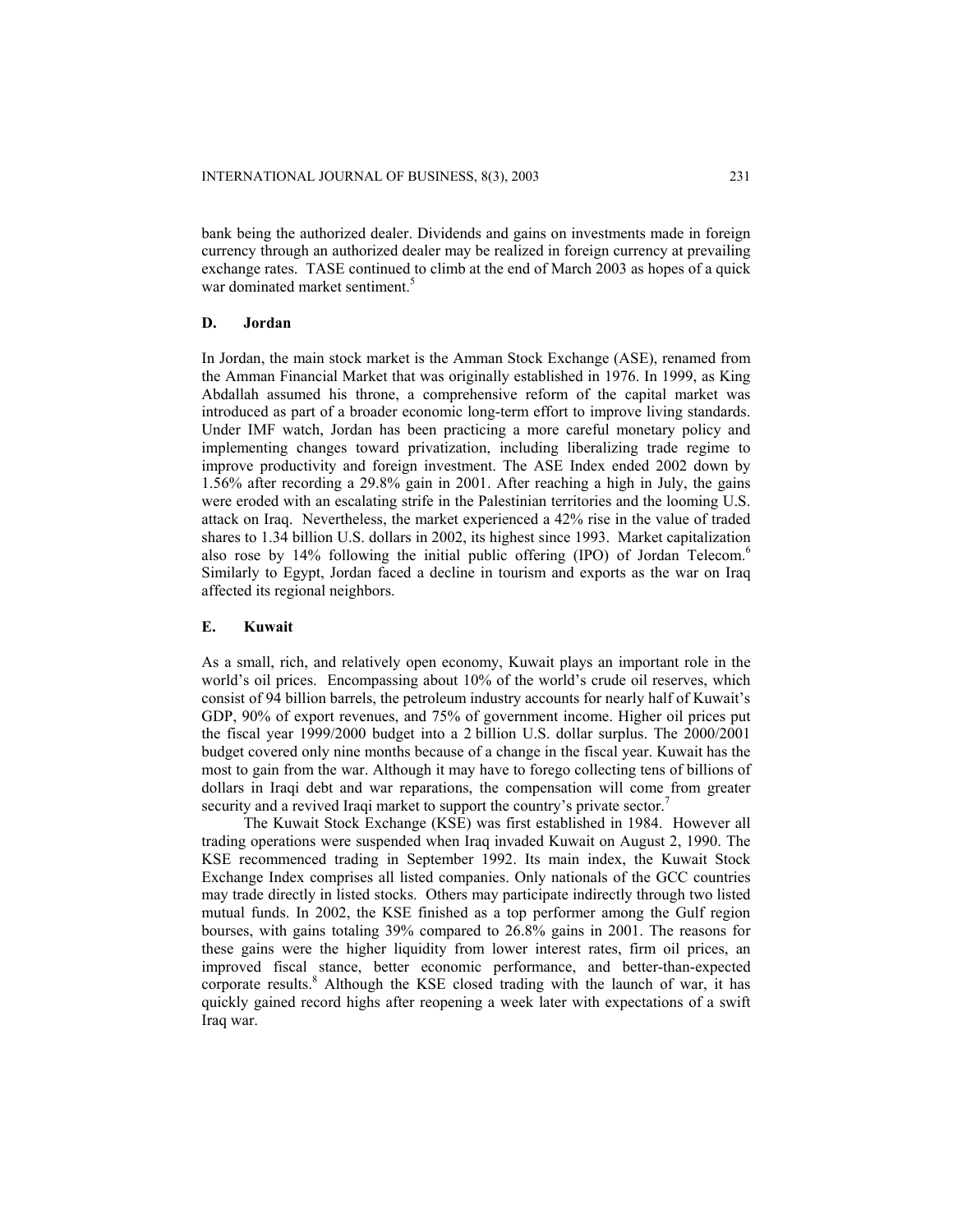# **F. Lebanon**

In Lebanon, the 1975-91 civil war seriously damaged the country's economic infrastructure. Since then, peace enabled the central government to restore control in Beirut, recommence collecting taxes, and begin an economic recovery, all of which was facilitated by a financially-sound banking system and small- and medium-scale manufacturers. The economy grew at the beginning of 1993 with the implementation of the "Horizon 2000" \$20 billion reconstruction program. However, to fund the reconstruction the government had incurred large national debt, which by 2001 had reached \$28 billion, or nearly 150% of GDP. With the war in Iraq and its unique relation to Syria, Lebanon faces a similar situation to that of Jordan, with a hard-hit tourism sector and \$500 million worth of trade agreements with Iraq in jeopardy.

By international standards, the Lebanese equity market is still considered a preemerging market in terms of size, number of listed firms, and the economic sectors reflected on the Beirut Stock Exchange (BSE). There are no restrictions on foreign exchange or capital movement, and bank secrecy is strictly enforced. The BSE incorporates three markets that consist of an official market, a junior market, and an unlisted or over-the-counter market, each having specific requirements for the companies they include. For the first time since 1997, the Beirut Stock Exchange recorded a 4.32% gain in 2002. Nevertheless, the nation's huge public debt, its poor fiscal policy, the lack of extensive economic reforms, and unfavorable regional political developments largely contributed to the market's fall during the first three quarters of the year, ending September down 5.2%. In the last quarter, the market improved when Lebanon received 4.3 billion U.S. dollars in aid pledges at the "Paris II" meeting. In addition, the agreement reached by the end of 2002 with local banks to buy 4 billion U.S. dollars worth of interest-free government paper that would replace high interest bearing government debt, added to investors' confidence and helped drive the stock market higher.<sup>9</sup>

# **G. Morocco**

As a developing nation, Morocco's main goal is to tackle economic problems that include restraining government spending, reducing constraints on private activity and foreign trade, and achieving sustainable economic growth. With support from the IMF, World Bank, and the Paris Club, Morocco implemented structural reforms of the financial sector and allowed the full convertibility of the *dirham* for current account transactions. During 1999 and 2000, Morocco reported large foreign exchange inflows from the sale of a mobile telephone license and partial privatization of the state-owned telecommunications company. While struggling with a large fiscal deficit, Morocco has tried with only moderate success to overcome resistance to privatization, although still dominated by large state banks.<sup>10</sup>

The most important sectors of the Moroccan economy are represented on the Casablanca Stock Exchange (CSE), although total market value represents only 33% of GDP. CSE was originally established as a private stock exchange in 1929. The exchange went through reform in 1993, introducing an electronic trading system and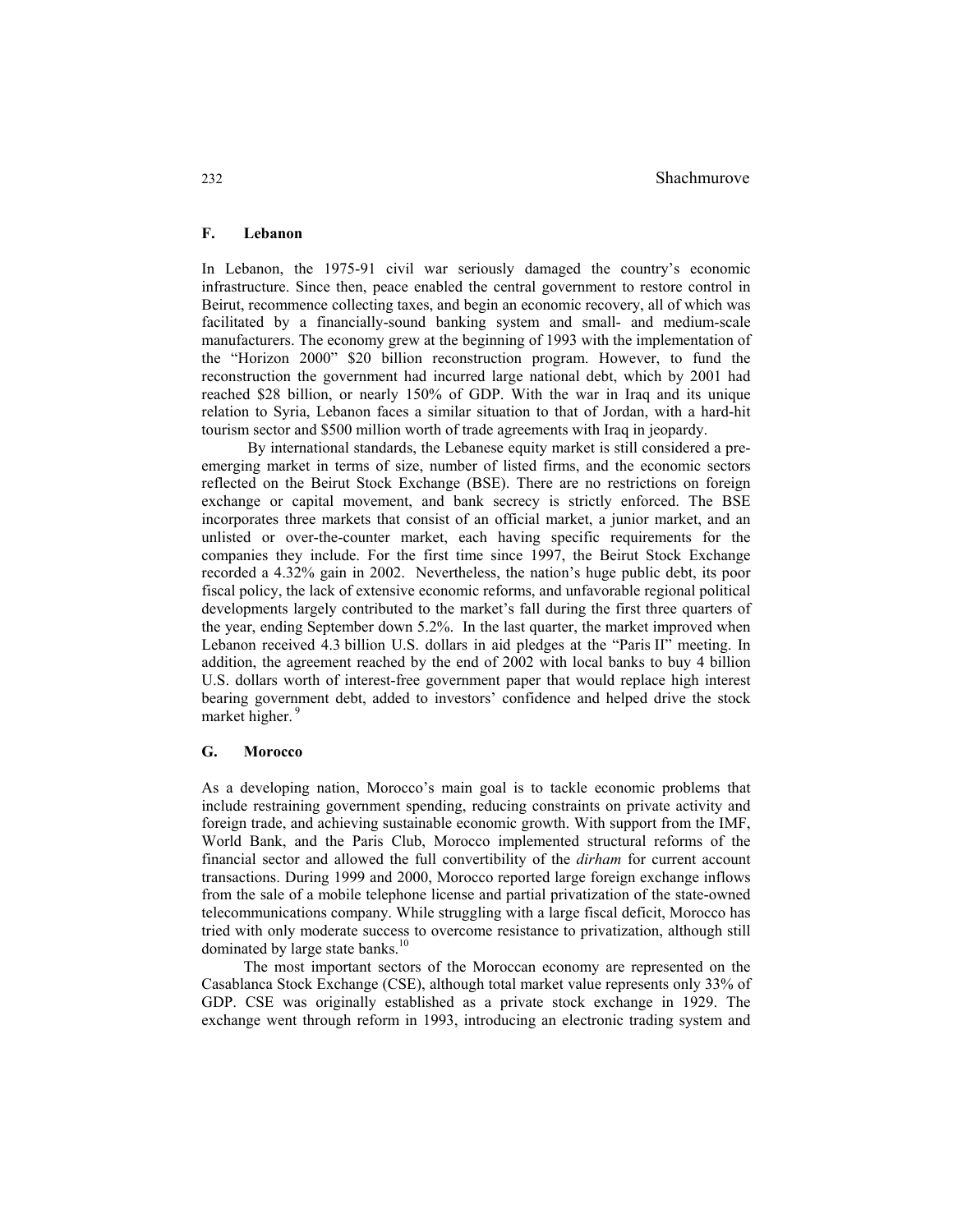creating a regulatory body. The CSE operates two markets, the central market and the block trade market. Under the new structure, all of the listed securities must go through the central market. This means that the trading system is based on a centralized orderdriven market. The block market enables the immediate exchange of such orders that cannot be carried out entirely on the open market, where the prices here reflect those of the central market quotes. This market may not be performing at maximum capability because of the limitations on foreign investment. Although there is free entry and exit in the market and no capital gains tax, there is a 10% withholding tax on dividends and on interest income that is applicable only to foreign investment. There are no restrictions on foreign investment or foreign ownership of companies in the Casablanca stock exchange. However, since most small and medium-sized Moroccan companies are still family-owned and generally are not willing to publish their financial accounts, banks tend to be the preferred source of financing for expansion and new projects. The CSE remains a local market where institutional investors and mutual funds are the major players. Foreign institutional investors hold less than 5% of total market capitalization. In 2002, the Casablanca Stock Exchange continued its four-year downward trend, which was significantly caused by the absence of institutional investors and the lack of transparency. Moreover, promised economic reforms did not materialize, which further diminished investors' confidence. The CSE recorded a 16.5% loss in 2002 following losses of 7.4% in 2001. The Index showed the second worst performance among the Arab countries in 2002.<sup>11</sup>

## **H. Oman**

Oman's economic performance improved significantly in 2000 with the rise in oil prices. The government implemented economic reforms that centered on privatizing its utilities, the development of a body of commercial law to facilitate foreign investment, and increased budgetary outlays. After joining the World Trade Organization (WTO) in November 2000 and continued efforts to liberalize its markets, GDP growth improved in 2001 despite the global slowdown.

The Muscat Securities Market (MSM), the stock exchange of Oman, was established in 1988 with trading that began a year later. The MSM is a secondary market (first being the Capital Market Authority, which is a governmental authority responsible for organizing and overseeing the issue and trading of securities), which is also a governmental entity but financially and administratively independent from the authority, yet subject to its supervision. This secondary market is subdivided into four markets: the regular market, the parallel market, the bond market, and the Third Market. The regular market is for established companies with a history of profitability and sufficient liquidity. The parallel market is for new companies, or companies that no longer meet the requirements of the regular market. The so-called Third Market is relatively small, and is used for the transfers of shares of privately held joint-stock. The MSM is a governmental entity, one of the most open exchanges to foreign investment among the Arab stock markets. There are no taxes on dividends or capital gains, no restrictions on foreign investor repatriating their profits, and the currency is freely convertible. However, foreign individuals or organization wishing to set up a business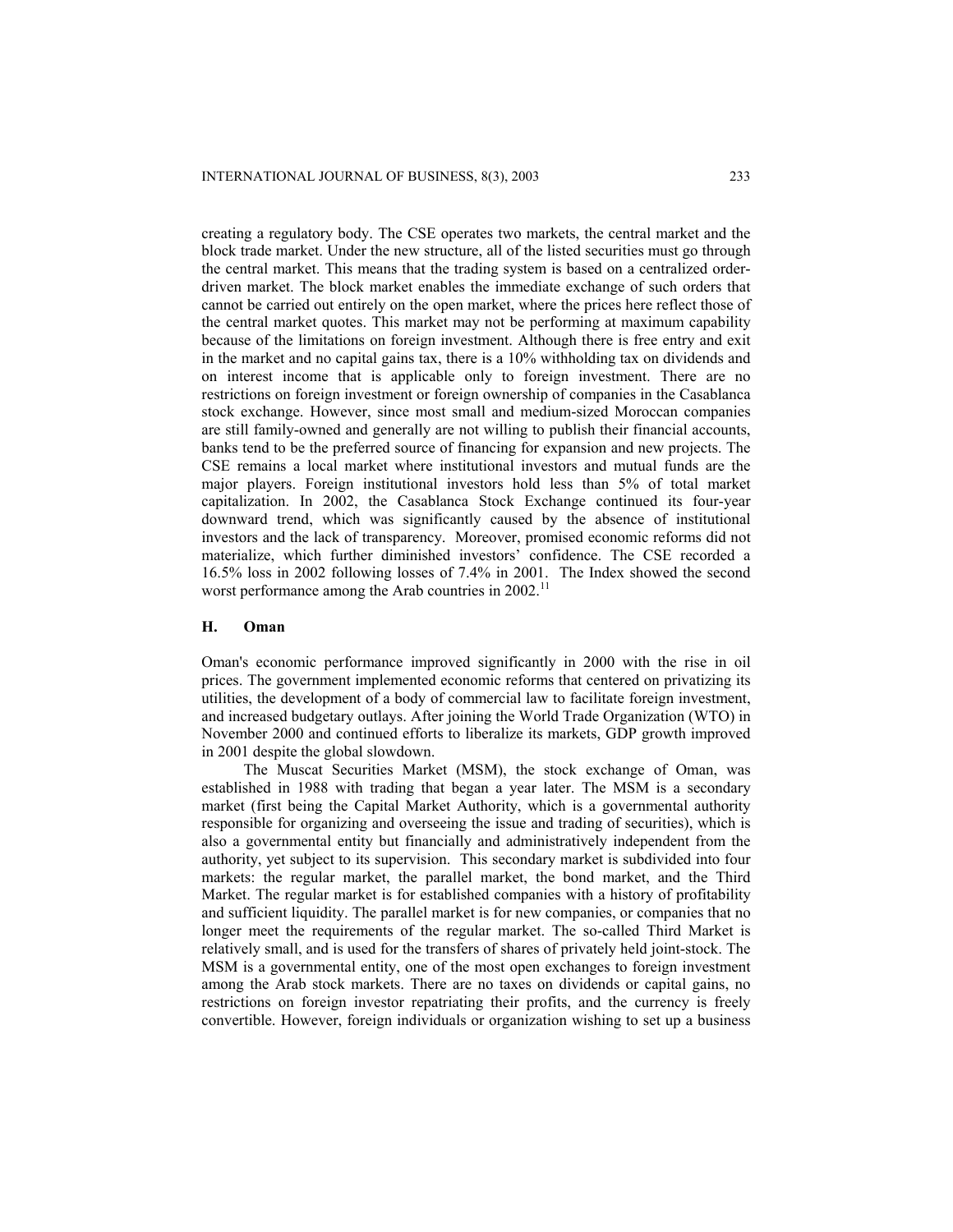in Oman require a license. Tax is charged on the profits of business that have no "permanent establishment" in Oman and the rate varies according to the level of foreign ownership. In 2002, Oman's MSM was the third best performing Arab stock market. After 2 years of losses, MSM recovered with 26.2% gains. The main causes of the high returns were the better than expected corporate results and the perceived low valuation of stocks. MSM closed March with a two-year high, largely due to the perception that the market is far removed from the war on Iraq.<sup>12</sup>

# **I. Tunisia**

The economy of Tunisia only recently began its road to improvement by gradually lessening governmental control. Reforms to increase privatization, simplification of the tax structure, and a prudent approach to debt has helped real growth average 5.4% in the past few years and slow down inflation. Although tourism revenues have slowed since September 11, 2001, they were a key contribution the country's steady growth. It still faces the challenges of broader privatization, further liberalization of the investment code to increase foreign investment, and improvements in government efficiency. Similar to GCC members, Tunisia adopted new reforms that strengthened its financial sector regulations. Although its inflexible exchange rate regime may have hindered its integration into the world economy, Tunisia actually targets the real exchange rate for the *dinar*. The interest rate cuts at the end of March 2003, indicated the government's pro-active attitude towards the economic conditions.<sup>13</sup>

The Tunisian stock market, Tunis Stock Exchange (TSE), was established in 1969. All trades in the market are done through brokers. About 120,000 Tunisians trade on a small scale today. To compete with the tendency of Tunisian companies to list themselves either on the London and or Paris exchange, the government has created an incentive for such companies to participate in the Tunis exchange. Companies will receive a 20% to 35% decrease in their corporate income tax for five years when they list at least 30% of their capital in the stock market. Although the market does not withhold taxes on interest or dividends earned by foreign investors, they do hold a 49.9% ceiling on foreign investment. While purchase is available above 50% only with prior approval, the Tunis market places other regulations that hinder foreign investment, such as the prohibition of foreign institutions to purchase fixed income instruments or open interest-bearing accounts without prior approval from the central bank. While foreigners currently account for 25% of the total capitalization, the market's biggest constraint is its size, which with a removal of the 49.9% ceiling on foreign investment, could help increase its growth. In 1999, the TSE's growth reflected the implementation of privatization reforms and new legislation that eliminated taxes on interest derived from foreign currency, investment in securities, and deposits made by nonresidents, which increased foreign investment. However, along with the rest of the world, the TSE took a drastic turn from its earlier gains, suffering losses in 2002, dropping by 11.7% following a 12.2% loss in the previous year. Along with other MENA markets, the TSE experienced considerable increases towards the end of March 2003.<sup>14</sup>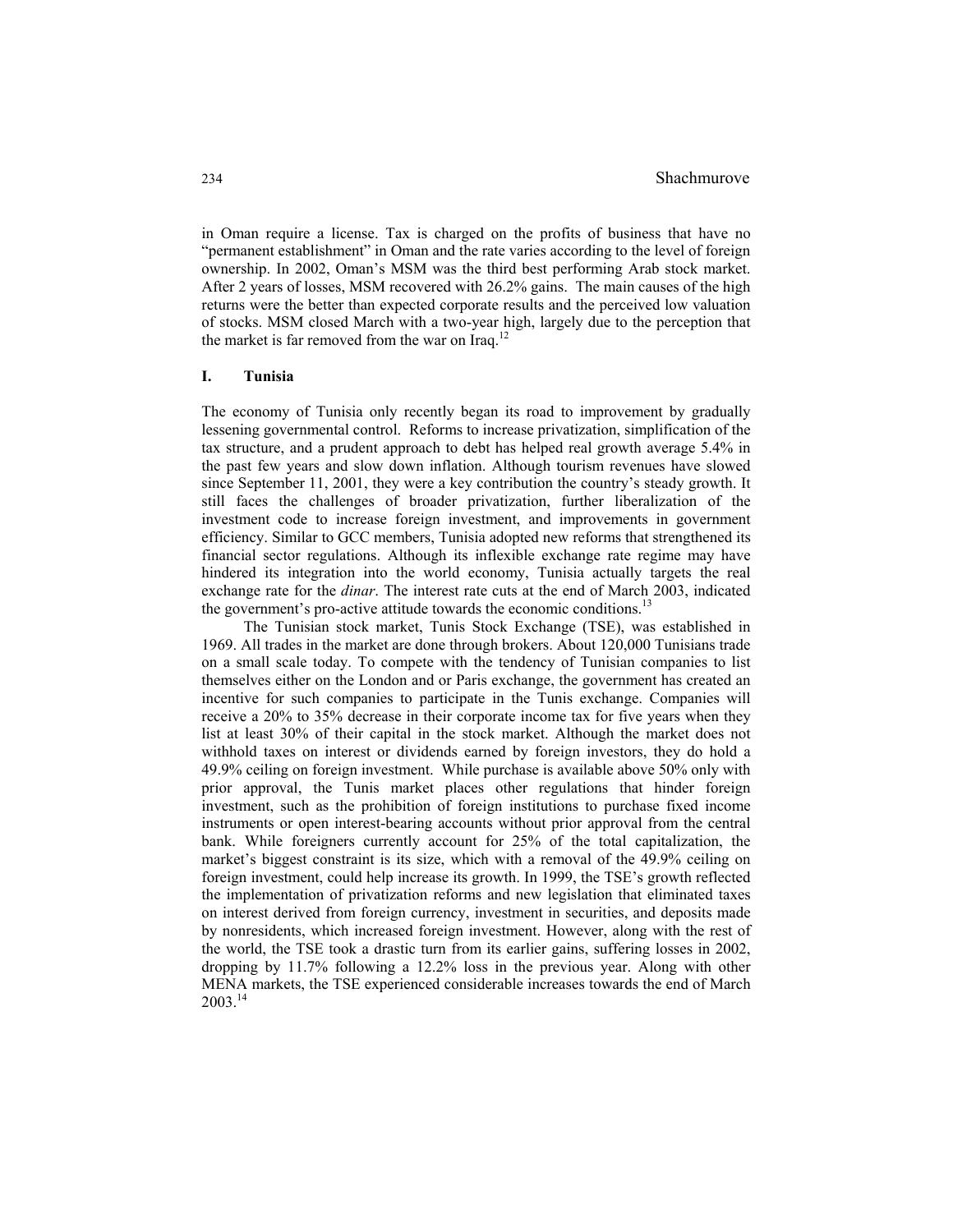## **J. Turkey**

Turkey's dynamic economy is a complex mix of modern industry and commerce along with a traditional agriculture sector that in 2001, still accounted for 40% of employment. While the government still controls such basic industries as banking, transport, and communication, Turkey also has a strong and rapidly growing private sector. Turkey has pursued a policy of gradual financial deregulation since the early 1980s, albeit with many difficulties. In the past few years, the economy was characterized by erratic economic growth and serious imbalances. Real GNP growth has exceeded 6% in most years, but was interrupted by sharp declines in output in 1994, 1999, and 2001. A huge burden of interest payments has led to the fiscal deficit frequently exceeding 10% of GDP. In late 2000 and early 2001, a growing trade deficit and serious weaknesses in the banking sector plunged the economy into a crisis forcing Ankara to float the lira and pushing the country into recession. With inflation looming in the high double-digit range, foreign investment remains low in Turkey. Turkey finished 2002 with a 7.8% growth rate mainly due to the private sector. At the end of March 2003, finding itself in a delicate situation, Turkey refused to allow U.S. forces to attack Iraq from its soil while maintaining strong ties with Iran and Syria to control any possibilities of Kurdish rebellion. In the meantime, Turkey is likely to benefit from construction contracts in Iraq as it rebuilds, while receiving \$1 billion in grants from the US war budget to ease its troubled economy.<sup>15</sup>

Turkish securities markets date back as far as the  $19<sup>th</sup>$  century with the development of the Dersaadet Securities Exchange in 1866. In 1929, with the creation of the Turkish Republic, a new law reorganized the markets under the name of the Istanbul Securities and Foreign Exchange Bourse. In 1983, the parliament approved "Regulations for the Establishment and Functions of Securities Exchanges," which led to the establishment of the present day Istanbul Stock Exchange (ISE) in 1986. The main National Market is the official market for equity trading along with other ISE Regional Markets that promote regulated trading in stocks of small and medium-sized companies incorporated in all parts of the country. In the first half of 2000, the stock market sentiment was boosted by the potential EU membership and the IMF-supported stabilization program. However, after delays in structural reforms to privatize and liberalize the banking sector, the negative market reaction turned into generalized panic.16 With some financial support from the IMF but with continued mixed signals from the economic indicators, the ISE remained volatile during the first months of 2003. Reassurance over Turkish conditional involvement in the Iraq war and financial support from the US helped boost the ISE at the end of March 2003. As the war in Iraq continues to run its course, new questions arise as to its outcomes and the effects of its decisions on the MENA region's economies and markets.

The next section introduces the papers included in this issue.

# **III. INTRODUCTION OF THE PAPERS**

With continuous political turmoil constantly dominating global news headlines, stock indices respond accordingly. The TASE specifically, has endured a particular impact,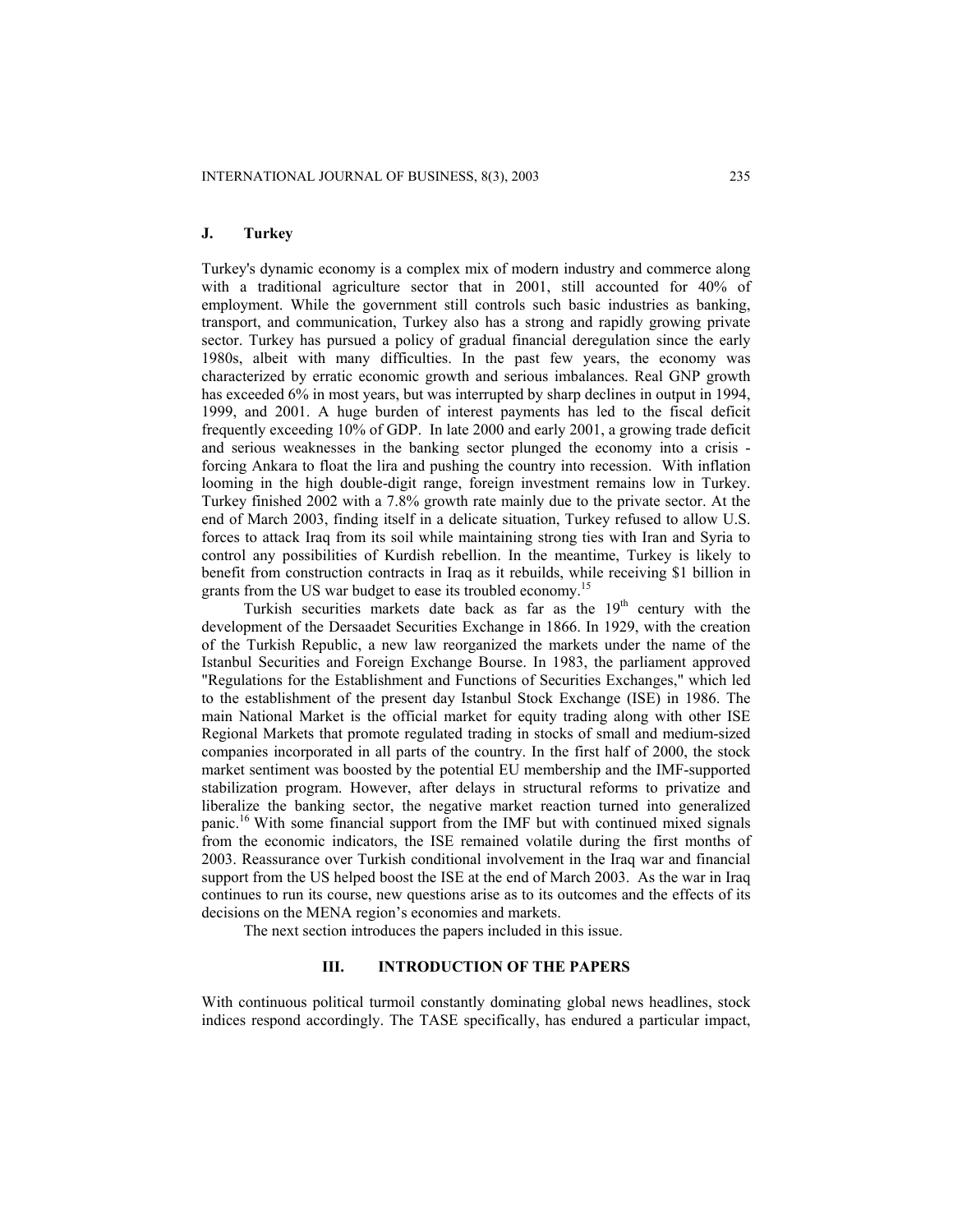with the Middle East persistently being in the global headlines. Tzachi Zach argues that headline news of political events has an effect on stock returns. He finds that the returns on the Israeli stock market's main index, following political events, are more volatile than the returns on the same index in other days. The evidence shows the importance of political turmoil not only in influencing the Israeli stock market, but also having a similar effect on the American exchanges. The assumption that market behavior reflects relevant information is explained by financial market efficiencies in the Random Walk and Efficient Market Hypotheses. These ideas are central in explaining price adjustments after any change in the relevant information having a great impact on securities' prices.

BenZion, Klein, Shachmurove, and Yagil test the moving average (MA) method in comparison to the simple buy-and-hold (BH) policy on the Tel Aviv Stock Exchange and the S&P 500 Index. The study examines the effectiveness of trading techniques in the Israeli market and compares its weak-form market efficiency to that of the S&P 500. They find that the MA method beats the BH policy for the Tel-Aviv 25 Index (TA25) during the shorter period of the MA, yielding higher returns. For the longer MA period, the returns proved to be lower than when using the BH method. For the S&P 500 the MA method yielded substantially lower results.

Girard, Omran, and Zaher investigate the emerging markets in the Middle-Eastern and North African region (MENA). Their study focuses on the management of risk as it determines market return in a market-based Capital Asset Pricing Model (CAPM) framework. Their study shows the MENA markets to have low correlation with the world markets, as is common for other emerging markets. They also show signs of predictability and are highly segmented, which would provide important diversification for foreign investors. Only Israel and Turkey, the more integrated markets, prove to be correlated with the world portfolio. They also find that six (Bahrain, Egypt, Jordan, Lebanon, Oman, and Saudi Arabia) of the markets studied, tend to overreact to news.

Muradoglu, Zaman, and Orhan investigate Initial Public Offerings (IPO). Specifically they examine the beta for IPOs to estimate the expected return. The common techniques for measuring betas are based on regression analysis of historical data, where, for example, CAPM gives simple and straightforward estimates of expected returns. The study introduces an alternative estimation procedure, the Empirical Bayes (EB) Estimates, that also uses historical data, particularly the stock prices in the same sector. Over a relatively short-period of time, EB estimates are more accurate than Ordinary Least Squares (OLS) by simply relying on same-sector data and thus allowing investors to treat IPO's the same as they would treat other stock.

Hadi Hassan examines the relationships among stock markets of Bahrain, Kuwait, and Oman. As stock markets are becoming more interdependent, these three also have opened their economies to each other. As members of the GCC, they are working towards economic integration to form a single market. In fact, Kuwait and Bahrain prove to have a long-term relationship between their share prices. However, a similar relationship does not appear to exist for the short-term, but in fact alludes to the movement along trend values. Most interestingly, the stock market of Oman does not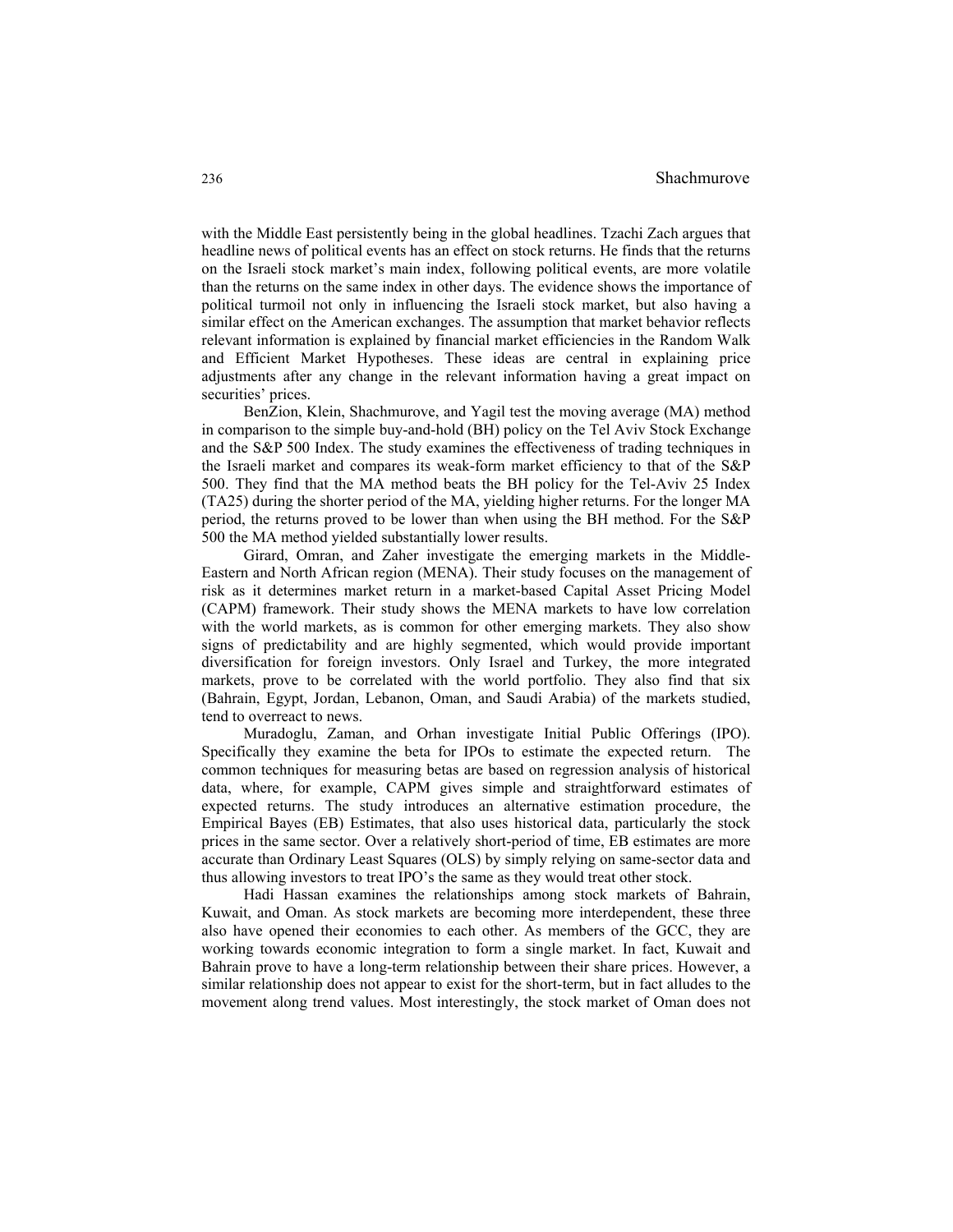show to have any relationship with those of the other two countries, indicating great potential for diversification.

Hakim and Neaime study the mean reversion in the MENA stock markets. The mean reversion in a stock market hypothesizes that the volatility of the stock market follows a certain pattern, where periods of negative returns are likely to be followed by periods of positive returns. The contrasting model is the random walk theory where the future returns have no relationship with return outcomes in earlier periods. Only Turkey showed evidence of mean reversion. They argue that the mean reversion implies that stock return volatility is lower than that predicted by a random walk model, although the Turkish stock market proves to be the most volatile. The Monte Carlos simulations indicate the volatility of stock returns to increase with a slower speed, as returns on prices have a tendency to deviate away from the reverting mean for a longer period.

Mohammed Omran finds long-run and short-run relationships between real interest rates and the stock market performance variables. In his study he focuses on the impact of real interest rates upon functional aspects of stock market performance, such as its activity, liquidity, the extent of trading, capital issues and the dominance of major companies. He attributes Egyptian stock market gains partially due to the rate of decrease in inflation in comparison to the rate of decrease in interest rates. If inflation decreases at a faster rate (as was the case during the time period studied) than the interest rates, the real interest rates increase, encouraging people to save. He concludes that with higher savings, personal banks and other financial institutions have increased resources available to invest in the stock markets, resulting in important policy implications. Thus, it would be in the best interest of investors and the economy for real interest rates to rise to increase investments.

Table 1 presents some key macroeconomic indicators accompanied with some financial market measures in order to compare market performances and economic factors among the major nine MENA markets in the year-end 2000. Turkey shows to be the leader as measured by market capitalization figures with the largest sum adding up to 69.5 U.S. billion dollars while Israel follows with 66.8 U.S. billion dollars. These numbers prove to be substantial particularly when compared to the smallest market in Lebanon with 1.58 U.S. billion dollars. However, in comparison to each country's GDP, the apparent size completely changes. Bahrain is the leader according to this measure with the market value of 101.38% of nominal GDP and Jordan being the second largest with 65.2%.

Turkey has the highest market liquidity ratio of 238%, and then Israel compared at 42.7%. However, this financial measure is probably sensitive to the limited number of operations on these stock exchanges since some of the bourses are only open for very few hours each day, and thus their activity is limited. Due to high market volatility and investor expectations with regards to implementing essential economic reform, the growth in market value in Turkey was 1326% for 2000. Egypt was the second largest with 132.5%. Another limitation on these emerging markets is the tight government control and the rigid structure and rules of each bourse. Despite the fact that Egypt is the market with the most companies listed at the time, 1075, like many others it limits foreign intrusion, with only 1 foreign company listed on the exchange. If the governments were to be more lax and allow foreign investment to play a bigger role,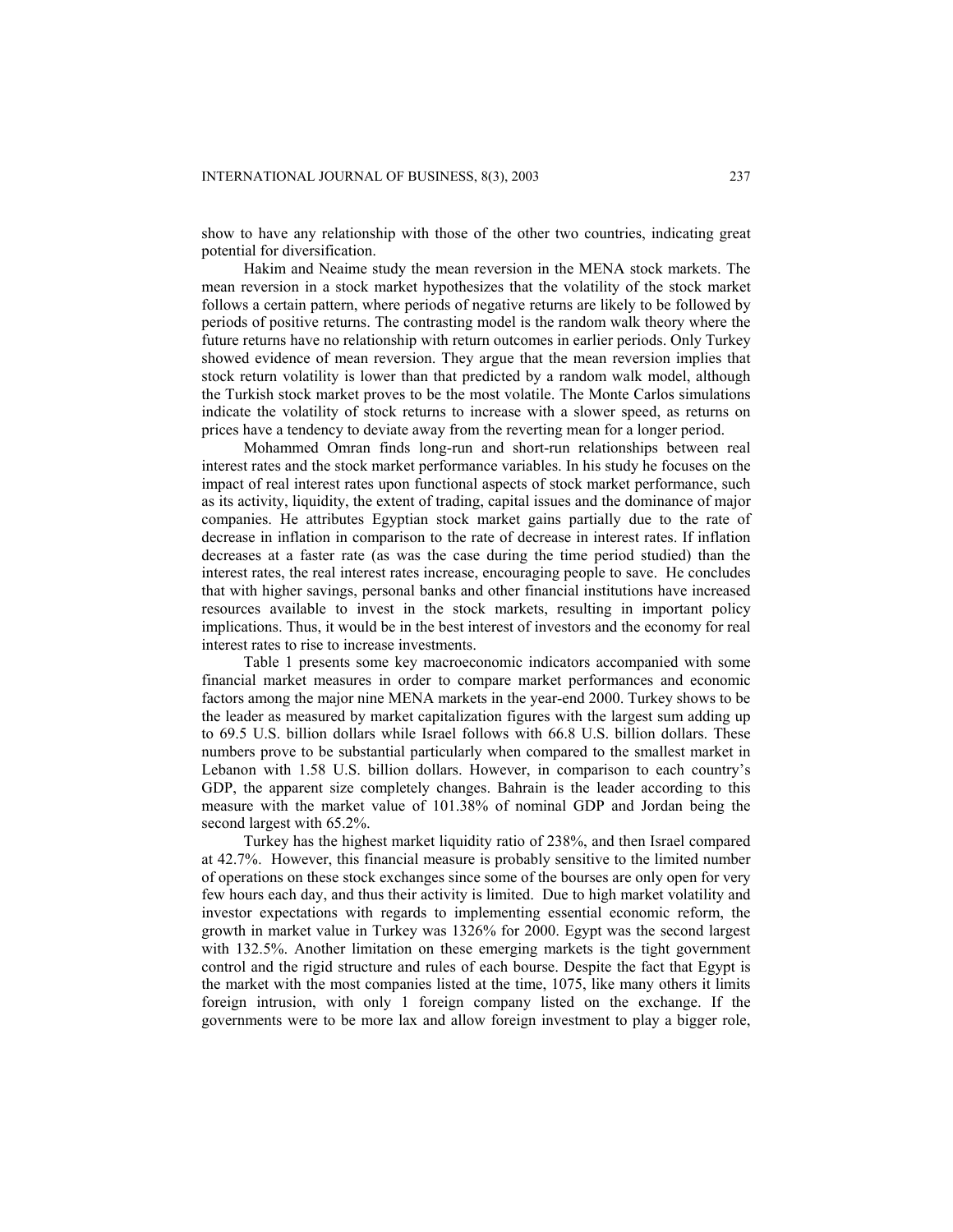this would open further opportunities for foreign investors with higher growth potential. Other indicating factors included in the table are Market price to earnings ratio, P/E, MSCI Index, Short and Long-Term interest rates, Budget deficit as a percentage of nominal GDP, annual increase in broad money supply, the inflation rate and the exchange rate. An investor can utilize these data when choosing the appropriate strategy to diversify his portfolio. Since most bourses show to have very little, if any, correlation with other world indexes, as well as amongst each other, these emerging markets should be considered by a diversified foreign investor. However, this observation is hampered as long as peace and stability are foreign to these struggling economies.

## **NOTES**

- 1. Palmiero, T. and Lobo, J. G., *Salomon Smith Barney Guide to World Equity Markets 2001*, Euromoney Books, United Kingdom, 2001.
- 2. Jbili, A., and Kramarenko, V., "Should MENA Countries Float or Peg?" *Finance and Development,* IMF publication, March 2003, p. 30-33.
- 3. Palmiero, T. and Lobo, J. G., *Salomon Smith Barney Guide to World Equity Markets 2001*, Euromoney Books, United Kingdom, 2001.
- 4. CIA The World Fact Book 2002 *http://www.cia.gov/cia/publications/factbook/index.html.*
- 5. Palmiero, T. and Lobo, J. G., *Salomon Smith Barney Guide to World Equity Markets 2001*, Euromoney Books, United Kingdom, 2001.
- 6. Ibid.
- 7. CIA The World Fact Book 2002  *http://www.cia.gov/cia/publications/factbook/index.html.*
- 8. *The Compaq Handbook of World Stock, Derivative & Commodity Exchanges*, Mondo Visione Ltd., United Kingdom, 2002.
- 9. CIA The World Fact Book 2002  *http://www.cia.gov/cia/publications/factbook/index.html.*
- 10. Bennett, A., "Failed Legacies," *Finance and Development,* IMF publication, March 2003, p. 22-25.
- 11. *The Compaq Handbook of World Stock, Derivative & Commodity Exchanges*, Mondo Visione Ltd., United Kingdom, 2002.
- 12. Ibid.
- 13. Jbili, A., and Kramarenko, V., "Should MENA Countries Float or Peg?" *Finance and Development,* IMF publication, March 2003, p. 30-33.
- 14. Palmiero, T. and Lobo, J. G., *Salomon Smith Barney Guide to World Equity Markets 2001*, Euromoney Books, United Kingdom, 2001.
- 15. *The Compaq Handbook of World Stock, Derivative & Commodity Exchanges*, Mondo Visione Ltd., United Kingdom, 2002.
- 16. CIA The World Fact Book 2002 *http://www.cia.gov/cia/publications/factbook/index.html.*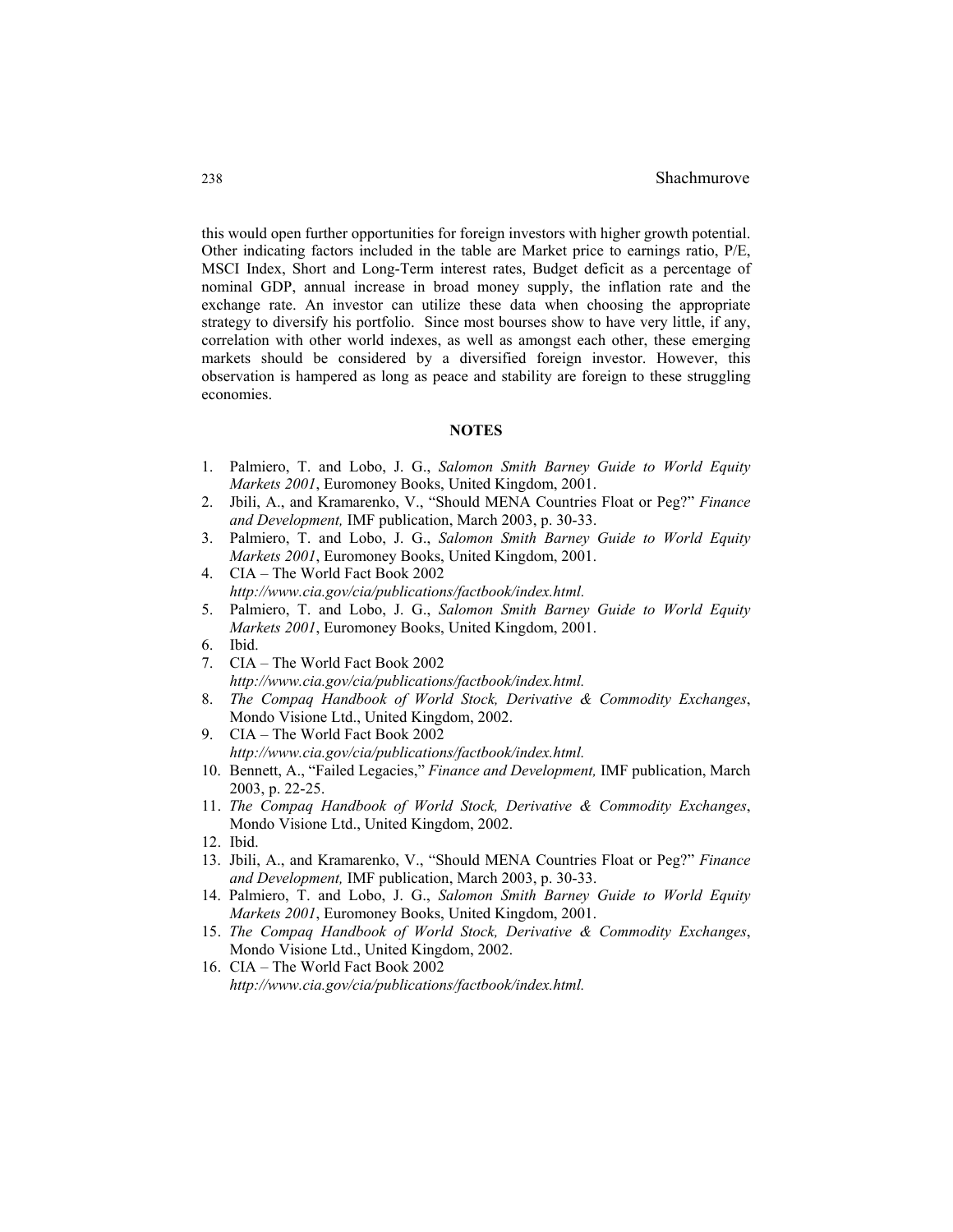| Country                                                                                 | Bahrain              | Egypt               | Israel                 | Jordan                |
|-----------------------------------------------------------------------------------------|----------------------|---------------------|------------------------|-----------------------|
|                                                                                         |                      |                     |                        |                       |
| Market Capitalization (end of 2000) US\$ billion                                        | 6.6                  | 28.5                | 66.8                   | 4.95                  |
| Market liquidity ratio* (end of 2000)                                                   | 3.70%                | 41.20%              | 42.70%                 | 8.20%                 |
| Growth in market value (local currency terms, 1996-2000) (US\$ terms) $40.31\%$ 132.50% |                      |                     | 12.80%                 | 1.40%                 |
| Market value as a % of nominal GDP (December 2000)                                      | 101.38%              | 10.30%              | 58.64%                 | 65.20%                |
| Number of domestic companies listed (end of 2000)                                       | 36                   | 1075                | 664                    | 162                   |
| Number of foreign companies listed (end of 2000)                                        |                      |                     |                        |                       |
| Market P/E (end of 2000)                                                                | 12.28                |                     | 14.7 (GSC Index); 14.8 |                       |
|                                                                                         |                      |                     | 14.6 (TA-100)          |                       |
| MSCI Index (change in USS terms, 2000)                                                  | not indexed          | 45.83%              | 6.20%                  | $-22.90%$             |
| Short-term (3-month) interest rate (end of 2000)                                        | 6.70%                | 9.09%               | 8.00%                  | 6.00%                 |
| Long-term bond yield (end of 2000)                                                      | 3.78%                | $(0.25\% (10 - yr)$ | $6.06\%$ (5 to 8-yr    | $7.25%$ $(3-yr)$      |
|                                                                                         |                      |                     | real yield average)    |                       |
| Budget deficit as a % of nominal GDP (2000)                                             | 2.20%                | $-8.00\%$           | $-1.25%$               | $-6.90\%$             |
| Annual change in broad money (M3) supply (end 2000)                                     | $(Sept 2000) -0.41%$ | 7.63%               | 8.5% (M1)              | 10.2% (M2)            |
| Inflation rate (2000)                                                                   | $(2001)$ 1.5%        | 2.80%               | 0.00%                  | 0.70%                 |
| US\$ exchange rate (end of 2000)                                                        | BD 0.377             | E3.925              | Shk 4.041              | JD0.709               |
| Exchange Rate Regime                                                                    | fixed rate pegged to |                     |                        | Since May 1989        |
|                                                                                         | the U.S. dollar      |                     |                        | the Jodanian Dinar    |
|                                                                                         |                      |                     |                        | has been pegged to    |
|                                                                                         |                      |                     |                        | a group of currencies |

\*Total market turnover/total market capitalization \*Total market turnover/total market capitalization

Table 1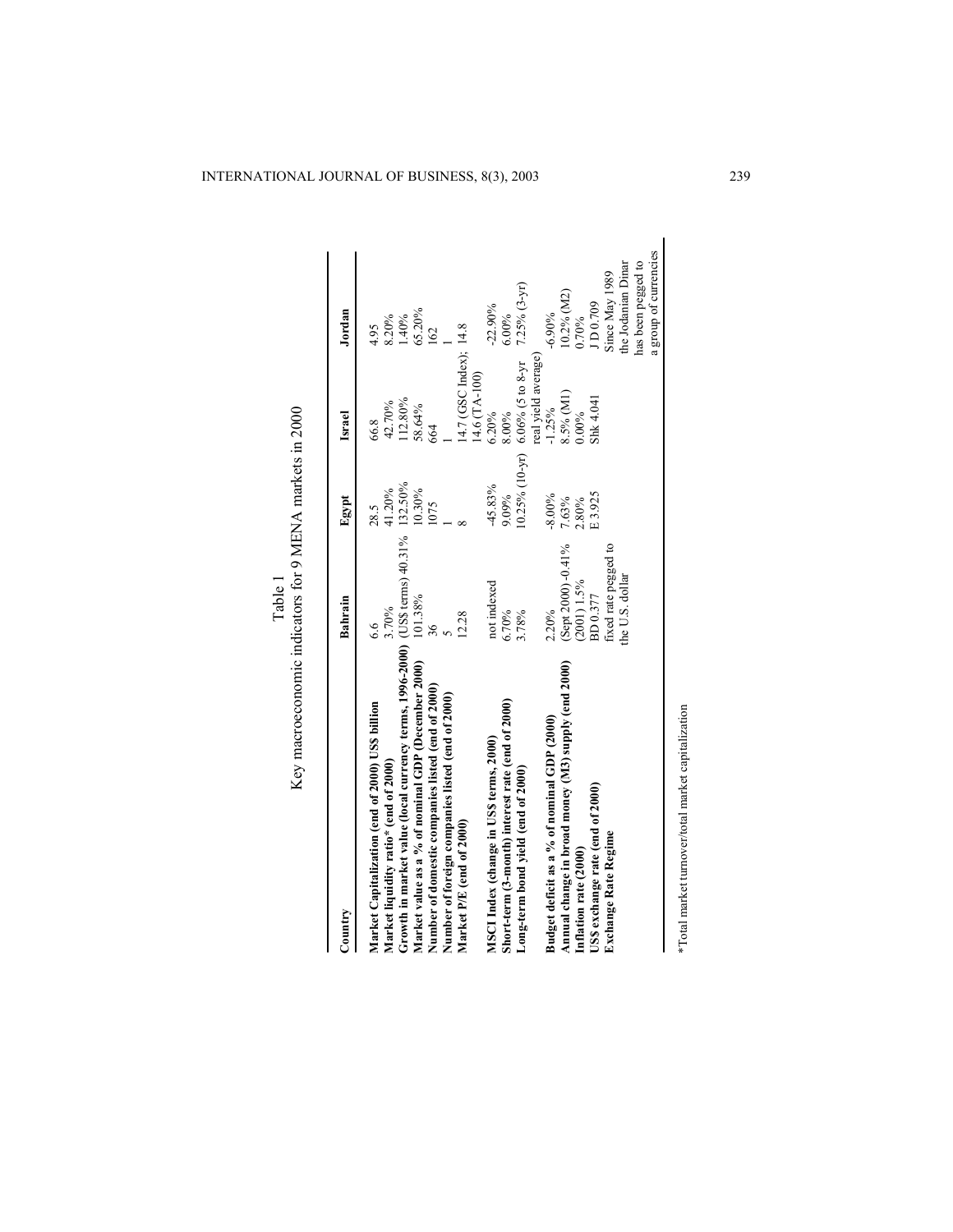| Country                                                               | Lebanon          | Morocco Oman        |                                                | Tunisia        | Turkey          |
|-----------------------------------------------------------------------|------------------|---------------------|------------------------------------------------|----------------|-----------------|
| Market Capitalization (end of 2000) USS billion                       | 1.58             | 10.9                | 3.46                                           | 2.802          | 69.5            |
| Market liquidity ratio* (end of 2000)                                 | 7.46%            | 32.90%              | 33.70%                                         | 23.40%         | 238.00%         |
| Growth in market value (local currency terms, 1996-2000) (US\$ terms) | $-28.2%$         | 52.00%              | 25.80%                                         | $-1.60%$       | 1326.00%        |
| Market value as a % of nominal GDP (December 2000)                    | $9.52\%$         | 33.20%              | $0.02\%$                                       | 14.30%         | 34.00%          |
| Number of domestic companies listed (end of 2000)                     |                  |                     | $\overline{131}$                               | 4              | 315             |
| Number of foreign companies listed (end of 2000)                      |                  |                     |                                                |                |                 |
| Market P/E (end of 2000)                                              | 7.47             | 12.8                | [1999] 11.9                                    | $\overline{6}$ | 16.82           |
| MSCI Index (change in US\$ terms, 2000)                               | not indexed      | $-25.80%$           | not indexed                                    | not indexed    | $-50.90\%$      |
| Short-term (3-month) interest rate (end of 2000)                      | 11.18%           | 5.80%               | (1999, up to                                   | (1999, cal]    | 07.00%          |
|                                                                       |                  |                     | $-year$ ) 4.30%                                | money) 5.88%   |                 |
| Long-term bond yield (end of 2000)                                    | $(4.14\% (2-yr)$ | 7% (5-yr)           | (5-year) 7.75%                                 | $\tilde{\ge}$  | 57% (1-yr)      |
| Budget deficit as a % of nominal GDP (2000)                           | 23.40%           | 2.60%               | $-4.76%$                                       | $-2.62%$       | GNP) -9.5%      |
| Annual change in broad money (M3) supply (end 2000)                   | $-8.70%$         | (Oct 2000)<br>6.41% | M26.00%                                        | M214.10%       | 48.20%          |
| Inflation rate (2000)                                                 | $0.50\%$         | 3.30%               | 2.00%                                          | 3.30%          | 39% (CPI)       |
| US\$ exchange rate (end of 2000)<br><b>Exchange Rate Regime</b>       | L1,507.5         |                     | fixed rate since 1986<br>DH 10.577 OR 0.384995 | TD1.388        | <b>L671,765</b> |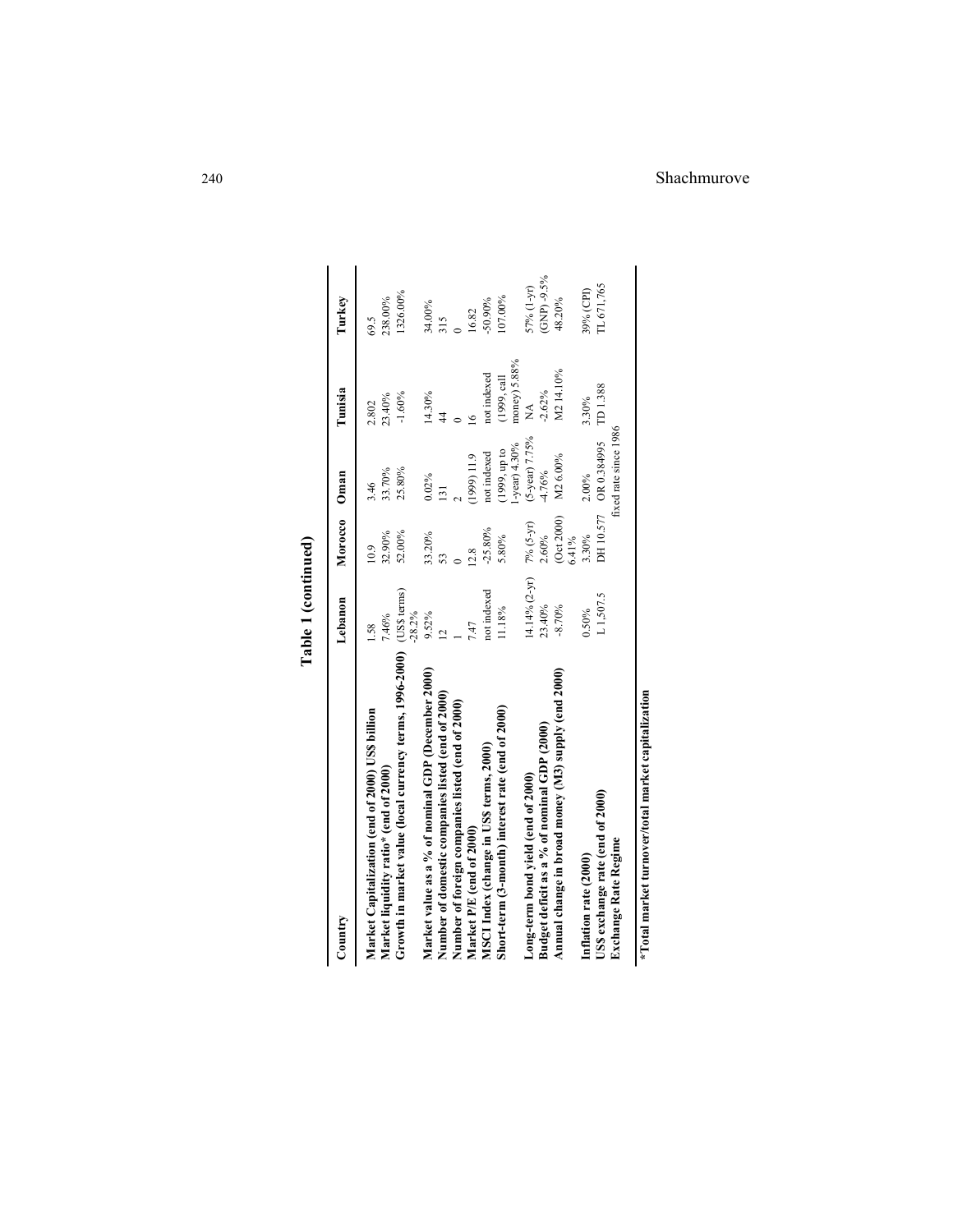# **REFERENCES**

Bennett, A., "Failed Legacies," *Finance and Development,* IMF publication, March 2003, p. 22-25.

CIA – The World Fact Book 2002

*http://www.cia.gov/cia/publications/factbook/index.html.* 

- *The Compaq Handbook of World Stock, Derivative & Commodity Exchanges*, Mondo Visione Ltd., United Kingdom, 2002.
- Jbili, A., and Kramarenko, V., "Should MENA Countries Float or Peg?" *Finance and Development,* IMF publication, March 2003, p. 30-33.
- Palmiero, T. and Lobo, J. G., *Salomon Smith Barney Guide to World Equity Markets 2001*, Euromoney Books, United Kingdom, 2001.